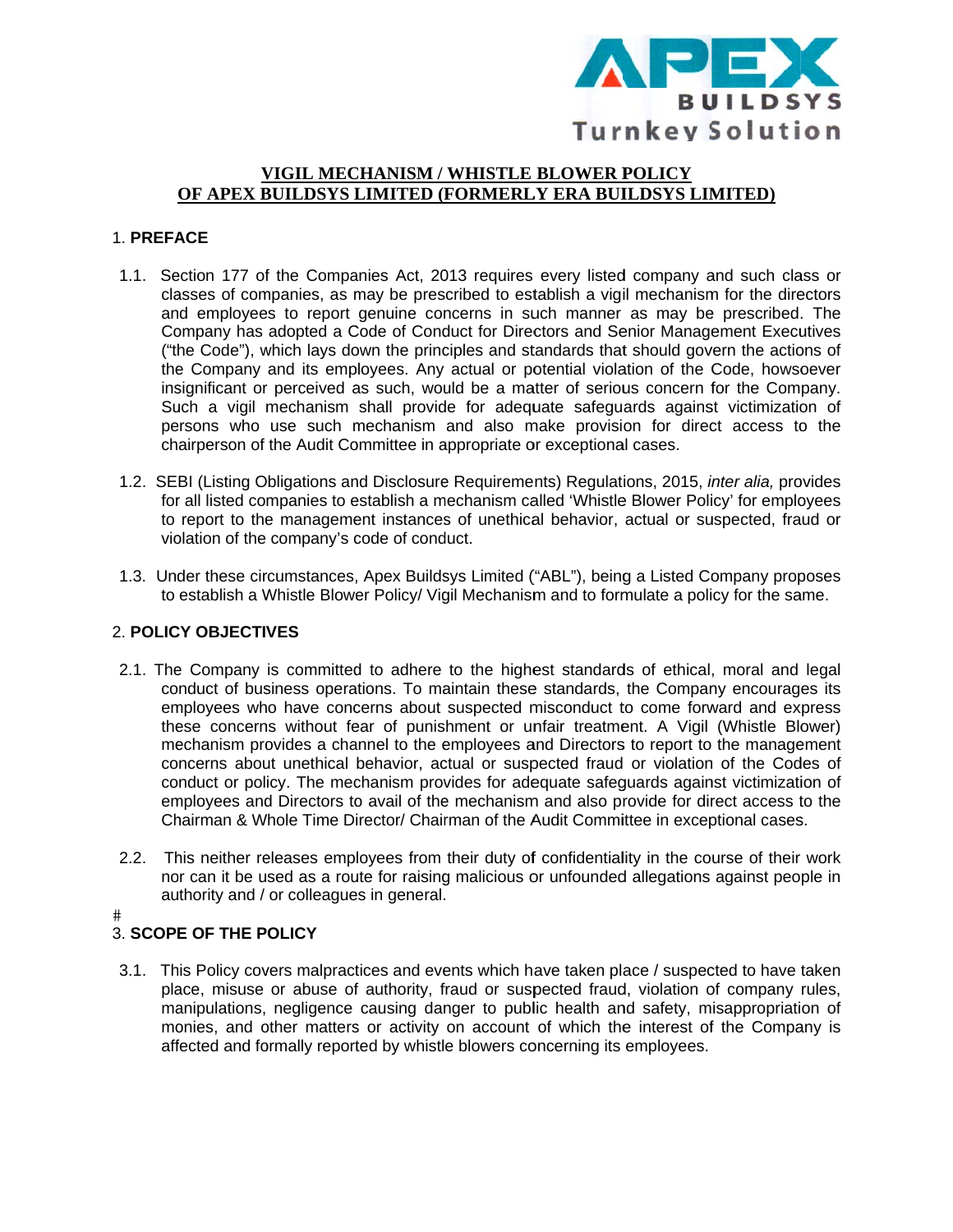

### **4. DEFINITIONS**

- 4.1. "Alleged wrongful conduct" shall mean violation of law, Infringement of Company's rules, misappropriation of monies, actual or suspected fraud, substantial and specific danger to public health and safety or abuse of authority".
- 4.2. "Audit Committee" means a Committee constituted by the Board of Directors of the Company in accordance quidelines of SEBI (Listing Obligations and Disclosure Requirements) Regulations, 2015 and Companies Act, 2013.
- 4.3. "Board" means the Board of Directors of the Company.
- 4.4. "Company" means the Apex Buildsys Limited (Formerly Era Buildsys Limited) and all its offices
- 4.5. "Code" means Code of Conduct for Directors and Senior Management Executives adopted by Apex Buildsys Limited (Formerly Era Buildsys Limited).
- 4.6. "Employee" means all the present employees and whole time Directors of the Company (Whether working in India or abroad).
- 4.7. "Protected Disclosure" means a concern raised by an employee or group of employees of the Company, through a written communication and made in good faith which discloses or demonstrates information about an unethical or improper activity under the title "SCOPE OF THE POLICY" with respect to the Company. It should be factual and not speculative or in the nature of an interpretation / conclusion and should contain as much specific information as possible to allow for proper assessment of the nature and extent of the concern.
- 4.8. "Subject" means a person or group of persons against or in relation to whom a Protected Disclosure is made or evidence gathered during the course of an investigation.
- 4.9. "Vigilance and Ethics Officer" means an officer appointed to receive protected disclosures from whistle blowers, maintaining records thereof, placing the same before the Audit Committee for its disposal and informing the Whistle Blower the result thereof.
- 4.10. "Whistle Blower" is an employee or group of employees who make a Protected Disclosure under this Policy and also referred in this policy as complainant.

### 5. ELIGIBILITY

All Employees of the Company are eligible to make Protected Disclosures under the Policy in relation to matters concerning the Company.

### 6. RECEIPT AND DISPOSAL OF PROTECTED DISCLOSURES.

- $6.1.$ All Protected Disclosures should be reported in writing by the complainant as soon as possible after the Whistle Blower becomes aware of the same so as to ensure a clear understanding of the issues raised and should either be typed or written in a legible handwriting in English.
- 6.2. The Protected Disclosure should be submitted in a closed and secured envelope and should be super scribed as "Protected disclosure under the Whistle Blower policy". Alternatively, the same can also be sent through email with the subject "Protected disclosure under the Whistle Blower policy". If the complaint is not super scribed and closed as mentioned above, it will not be possible for the Audit Committee to protect the complainant and the protected disclosure will be dealt with as if a normal disclosure. In order to protect identity of the complainant, the Vigilance and Ethics Officer will not issue any acknowledgement to the complainants and they are advised neither to write their name / address on the envelope nor enter into any further correspondence with the Vigilance and Ethics Officer. The Vigilance and Ethics Officer shall assure that in case any further clarification is required he will get in touch with the complainant.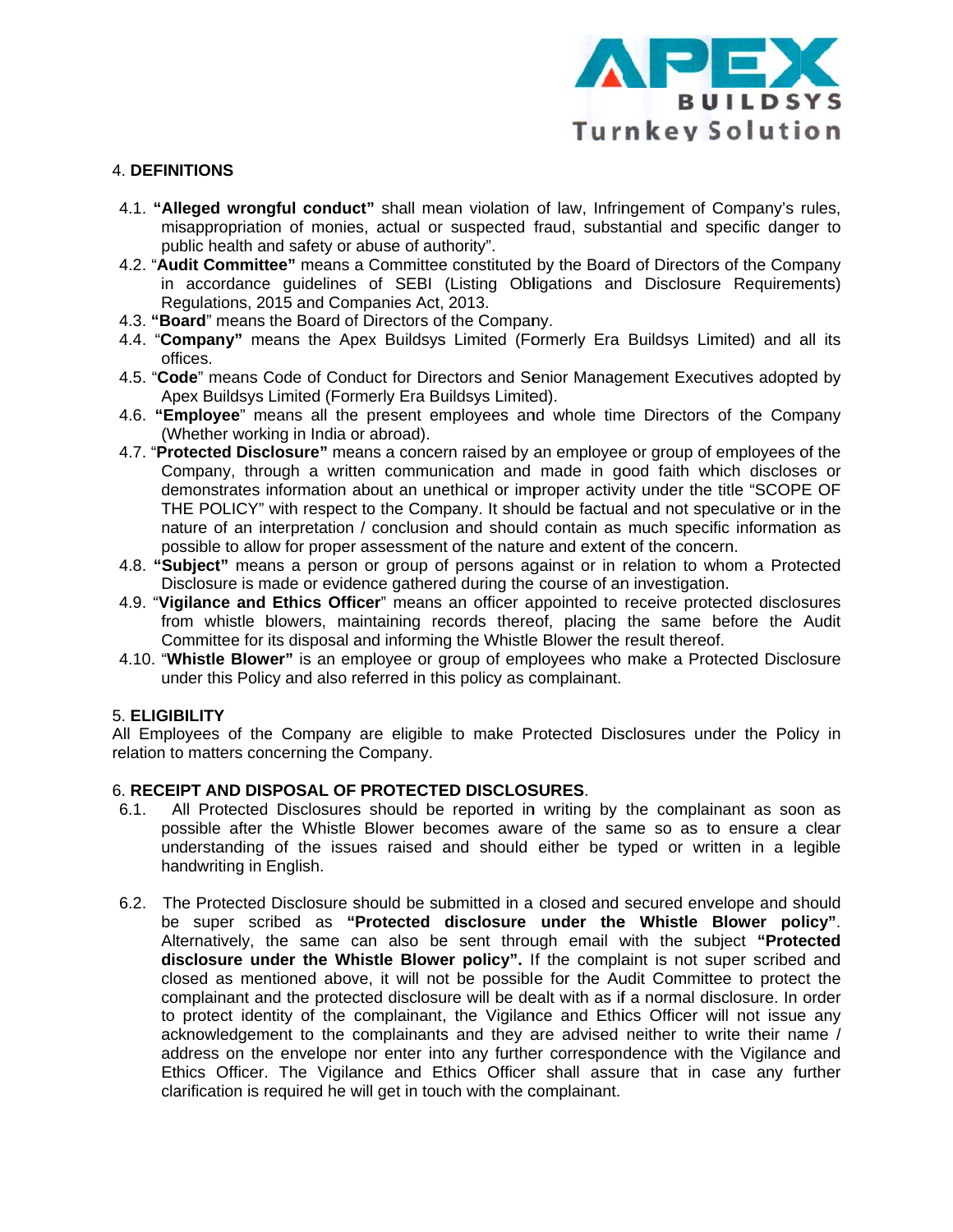

- 6.3. Anonymous / Pseudonymous disclosure shall not be entertained by the Vigilance and Ethics Officer.
- 6.4. The Protected Disclosure should be forwarded under a covering letter signed by the complainant. The Vigilance and Ethics Officer / Chairman of the Audit Committee/ CFO/ Chairman as the case may be, shall detach the covering letter bearing the identity of the Whistle Blower and process only the Protected Disclosure.
- 6.5. All Protected Disclosures should be addressed to the Vigilance and Ethics Officer of the Company or to the Chairman of the Audit Committee/ CFO/ Chairman in exceptional cases. The contact details of the Vigilance and Ethics Officer is as under:-

Name and Address of Chairman of Audit Committee- Shri. Mast Ram, Director **Apex Buildsys Limited.** House No. 3443/2, Sector-45D, Burail, Sector-47, Chandigarh-160047 Email- mrchechi21@gmail.com

6.6. Protected Disclosure against the Vigilance and Ethics Officer should be addressed to the Chairman of the Company and the Protected Disclosure against the Chairman & Managing Director of the Company should be addressed to the Chairman of the Audit Committee. The contact details of the Chairman, CFO and the Chairman of the Audit Committee are as under:

Name and Address of Chairman - Shri. Amit Bharana **Apex Buildsys Limited** C-56/41, Sector-62, Noida-201303 Email- abharana@eragroup.in

6.7. On receipt of the protected disclosure the Vigilance and Ethics Officer / Chairman & Whole Time Director/ Chairman of the Audit Committee, as the case may be, shall make a record of the Protected Disclosure and also ascertain from the complainant whether he was the person who made the protected disclosure or not. He shall also carry out initial investigation either himself or by involving any other Officer of the Company or an outside agency before referring the matter to the Audit Committee of the Company for further appropriate investigation and needful action. The record will include:

a) Brief facts:

b) Whether the same Protected Disclosure was raised previously by anyone, and if so, the outcome thereof:

c) Whether the same Protected Disclosure was raised previously on the same subject:

d) Details of actions taken by Vigilance and Ethics Officer / Chairman & Managing Director for processing the complaint

e) Findings of the Audit Committee

- f) The recommendations of the Audit Committee/ other action(s).
- 6.8 The Audit Committee, if deems fit, may call for further information or particulars from the complainant.

### **7. INVESTIGATION**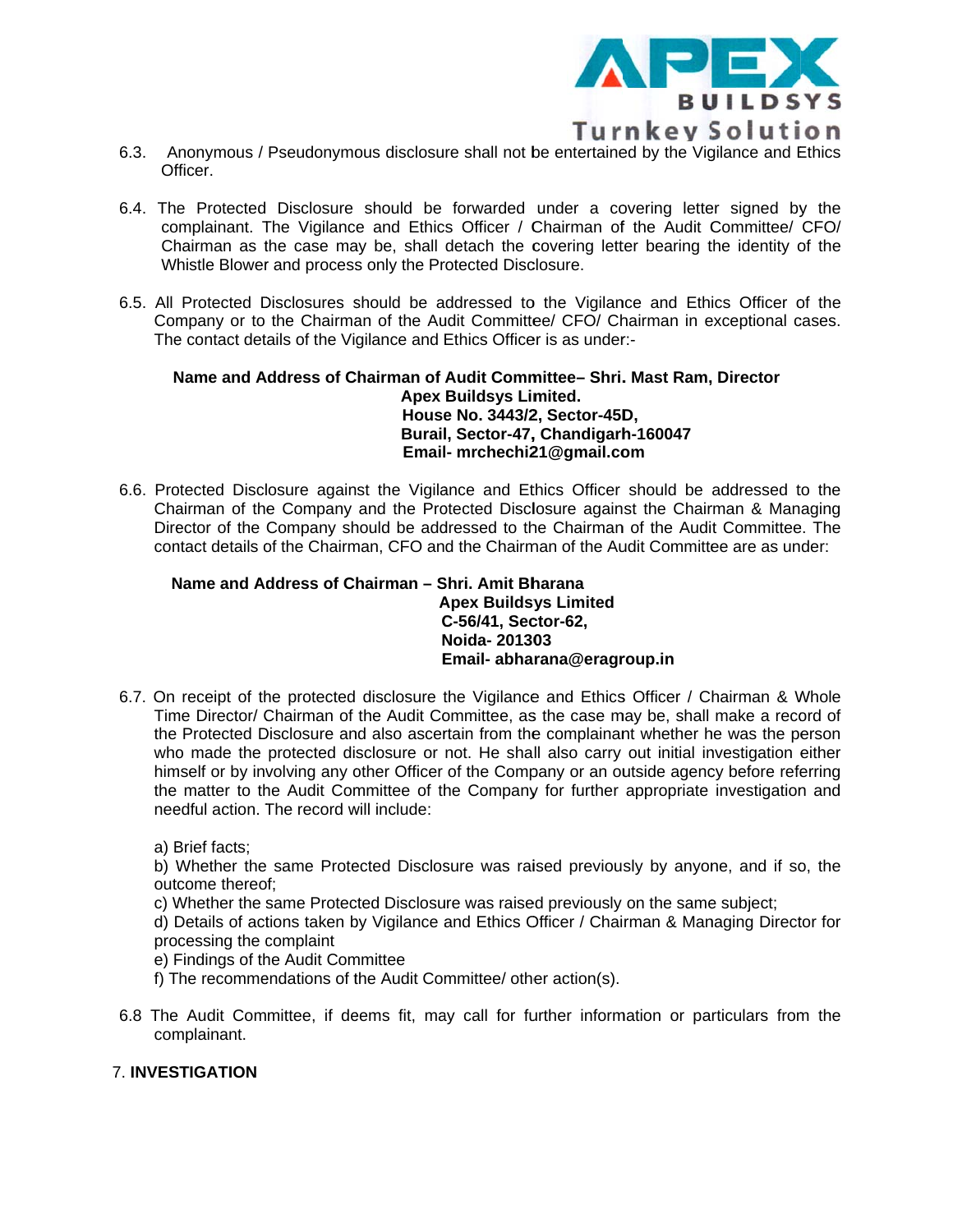

**Turnkey Solution** 

- 7.1. All protected disclosures under this policy will be recorded and thoroughly investigated. The Audit Committee may investigate and may at its discretion consider involving any other Officer of the Company and/ or an outside agency for the purpose of investigation.
- 7.2. The decision to conduct an investigation is by itself not an accusation and is to be treated as a neutral fact finding process.
- 7.3. Subject(s) will normally be informed in writing of the allegations at the outset of a formal investigation and have opportunities for providing their inputs during the investigation.
- 7.4. Subject(s) shall have a duty to co-operate with the Audit Committee or any of the Officers appointed by it in this regard.
- 7.5. Subject(s) have a right to consult with a person or persons of their choice, other than the Vigilance and Ethics Officer / Investigators and/or members of the Audit Committee and/or the Whistle Blower.
- 7.6. Subject(s) have a responsibility not to interfere with the investigation. Evidence shall not be withheld, destroyed or tampered with and witness shall not be influenced, coached, threatened or intimidated by the subject(s).
- 7.7. Unless there are compelling reasons not to do so, subject(s) will be given the opportunity to respond to material findings contained in the investigation report. No allegation of wrong doing against a subject(s) shall be considered as maintainable unless there is good evidence in support of the allegation.
- 7.8. Subiect(s) have a right to be informed of the outcome of the investigations. If allegations are not sustained, the Subject should be consulted as to whether public disclosure of the investigation results would be in the best interest of the Subject and the Company.
- 7.9. The investigation shall be completed normally within 90 days of the receipt of the protected disclosure and is extendable by such period as the Audit Committee deems fit.

### **8. DECISION AND REPORTING**

- 8.1. If an investigation leads the Vigilance and Ethics Officer / Chairman of the Audit Committee to conclude that an improper or unethical act has been committed, the Vigilance and Ethics Officer / Chairman of the Audit Committee shall recommend to the management of the Company to take such disciplinary or corrective action as he may deem fit. It is clarified that any disciplinary or corrective action initiated against the Subject as a result of the findings of an investigation pursuant to this Policy shall adhere to the applicable personnel or staff conduct and disciplinary procedures.
- 8.2. The Vigilance and Ethics Officer shall submit a report to the Chairman of the Audit Committee on a regular basis about all Protected Disclosures referred to him/her since the last report together with the results of investigations, if any.
- 8.3. In case the Subject is the Chairman/CFO of the Company, the Chairman of the Audit Committee after examining the Protected Disclosure shall forward the protected disclosure to other members of the Audit Committee if deemed fit. The Audit Committee shall appropriately and expeditiously investigate the Protected Disclosure.
- 8.4. If the report of investigation is not to the satisfaction of the complainant, the complainant has the right to report the event to the appropriate legal or investigating agency.
- 8.5. A complainant who makes false allegations of unethical & improper practices or about alleged wrongful conduct of the subject to the Vigilance and Ethics Officer or the Audit Committee shall be subject to appropriate disciplinary action in accordance with the rules, procedures and policies of the Company.

### 9. SECRECY / CONFIDENTIALITY

- 9.1. The complainant, Vigilance and Ethics Officer, Members of Audit Committee, the Subject and everybody involved in the process shall:
- 9.1.1. Maintain confidentiality of all matters under this Policy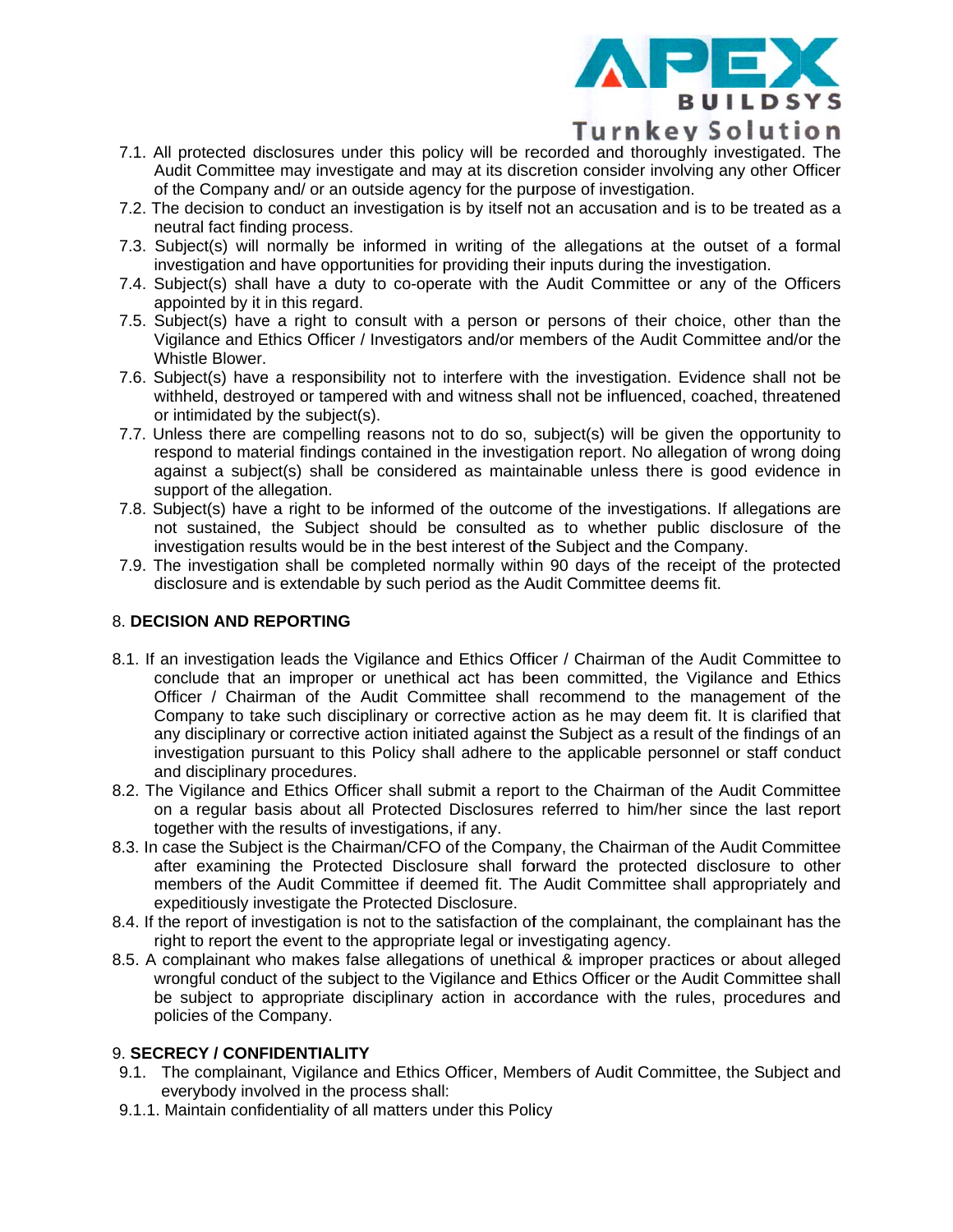

- 9.1.2. Discuss only to the extent or with those persons as required under this policy for completing the process of investigations.
- 9.1.3. Not keep the papers unattended anywhere at any time.
- 9.1.4. Keep the electronic mails / files under password.

#### **10. PROTECTION**

- 10.1. No unfair treatment will be meted out to a Whistle Blower by virtue of his/ her having reported a Protected Disclosure under this policy. The company, as a policy, condemns any kind of discrimination, harassment, victimization or any other unfair employment practice being adopted against Whistle Blowers. Complete protection will, therefore, be given to Whistle Blowers against any unfair practice like retaliation, threat or intimidation of termination / suspension of service, disciplinary action, transfer, demotion, refusal of promotion or the like including any direct or indirect use of authority to obstruct the Whistle Blower's right to continue to perform his duties / functions including making further Protected Disclosure. The company will take steps to minimize difficulties, which the Whistle Blower may experience as a result of making the Protected Disclosure. Thus if the Whistle Blower is required to give evidence in criminal or disciplinary proceedings, the Company will arrange for the Whistle Blower to receive advice about the procedure, etc.
- 10.2. A Whistle Blower may report any violation of the above clause to the Chairman of the Audit Committee, who shall investigate into the same and recommend suitable action to the management.
- 10.3. The identity of the Whistle Blower shall be kept confidential to the extent possible and permitted under law. The identity of the complainant will not be revealed unless he himself has made either his details public or disclosed his identity to any other office or authority. In the event of the identity of the complainant being disclosed, the Audit Committee is authorized to initiate appropriate action as per extant regulations against the person or agency making such disclosure. The identity of the Whistle Blower, if known, shall remain confidential to those persons directly involved in applying this policy, unless the issue requires investigation by law enforcement agencies, in which case members of the organization are subject to subpoena.
- 10.4. Any other Employee assisting in the said investigation shall also be protected to the same extent as the Whistle Blower.
- 10.5. Provided however that the complainant before making a complaint has reasonable belief that an issue exists and he has acted in good faith. Any complaint not made in good faith as assessed as such by the Audit Committee shall be viewed seriously and the complainant shall be subject to disciplinary action as per the Rules / certified standing orders of the Company. This policy does not protect an employee from an adverse action taken independent of his disclosure of unethical and improper practice etc. unrelated to a disclosure made pursuant to this policy.

#### 11. ACCESS TO CHAIRMAN OF THE AUDIT COMMITTEE

11.1. The Whistle Blower shall have right to access Chairman of the Audit Committee directly in exceptional cases and the Chairman of the Audit Committee is authorized to prescribe suitable directions in this regard.

#### **12. COMMUNICATION**

12.1. A whistle Blower policy cannot be effective unless it is properly communicated to employees. Employees shall be informed through by publishing in notice board and the website of the company.

### **13. RETENTION OF DOCUMENTS**